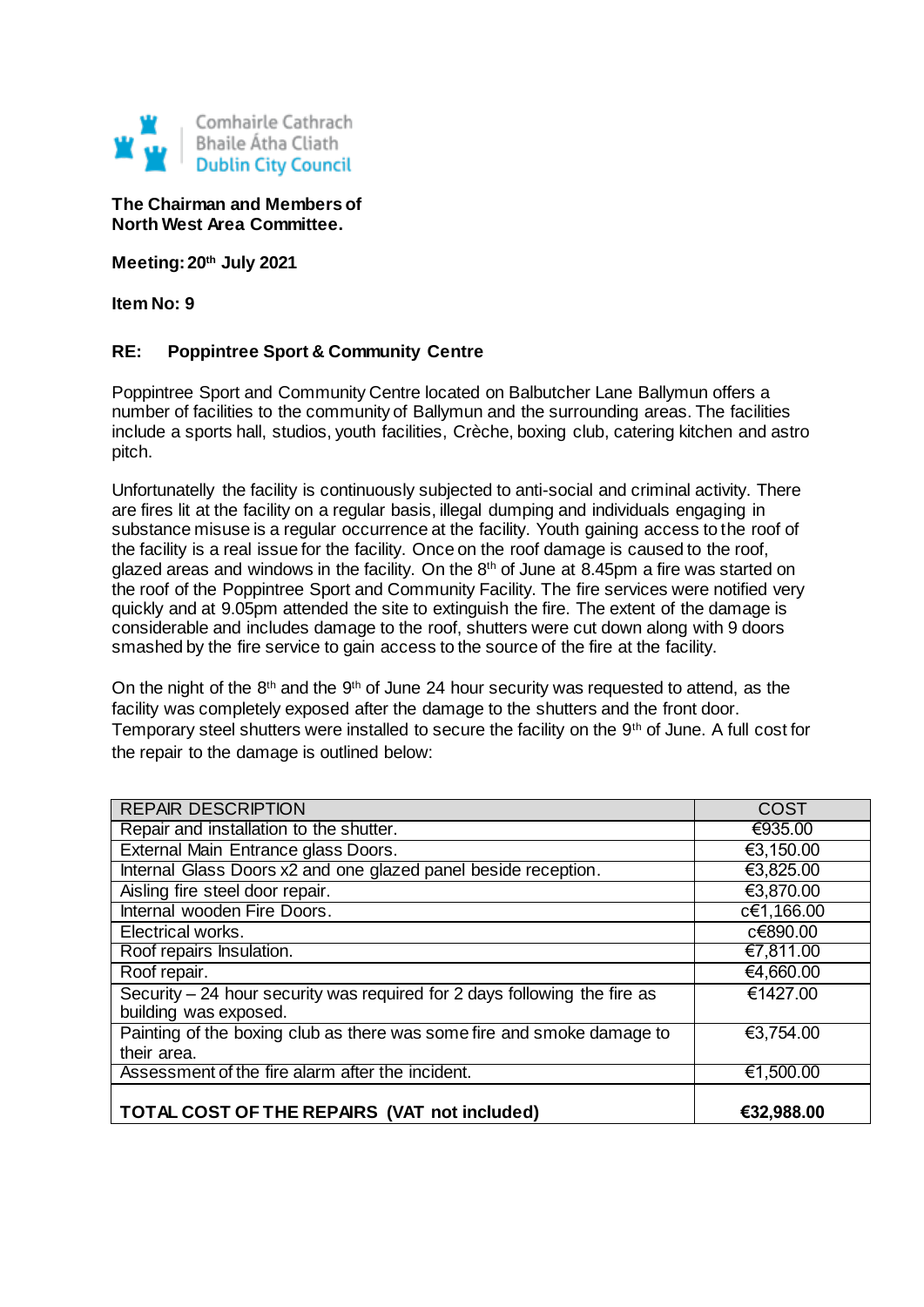Dublin City Council Insurance Company IPB have carried out a survey of the damage to the facility and we are awaiting their report. All repair works cannot proceed until the insurance company revert back to the Manager of the facility.

We have engaged with the Ballymun Gardaí to address the issues that are occurring at the facility. The Gardaí have stated that they will increase the patrols in the area but with reduced resources in the area there is limits to the commitment they can allocated to the facility.

The design of the building is not appropriate for the location where this facility is situated. The various roof levels enables youth to gain assess from one level to the next causing damage and safety concerns. The boundary walls at the rear of the facility surrounding the astro pitch provides individuals engaging in anti-social and criminal activity the perfect concealment as there is no passive supervision from residential houses or from the road. Certain sections of the facility needs to be fenced off to restrict or limit the access to the roof area and reduce the risk for the future and this needs to be addressed as a priority.

| PREVENTATIVE MEASURES TO BE TAKEN TO REDUCE THE RISK FOR THE FUTURE           |         |
|-------------------------------------------------------------------------------|---------|
| Wall – constructing wall at the pavilion as this is an area that is           | €16,298 |
| continuously effected by individuals lifting fires                            |         |
| Installation of fencing:- crèche entrance to prevent individuals gaining      | €8,972  |
| access to the roof of the facility                                            |         |
| Application of Anti Climbing paint to different sections of the roof that are | €2,900  |
| accessible                                                                    |         |
|                                                                               |         |
| TOTAL COST OF PREVENTITIVE MEASURES                                           | €28,170 |

The Poppintree Sport and Community Centre is working in partnership with a youth leader and the PE teacher from Trinity Comprehensive. They have started an art project to paint murals on the walls at the rear of the facility; engaging with the youth; building relationships and giving them a sense ownership of the space. There is also a number of sporting activities planned by the Dublin City Council Sports Development Officer for the coming weeks to show the residents how the space can be used as a positive area for all members of the community.

Internally the facility works really well with a number of well-established anchor tenants such as the Aisling Project, the Poppintree Early Educational Facility, the Ballymun and St Pappin's Boxing Club and the Poppintree Youth Centre. There has also been the introduction of more recent anchor tenants such as Cross Care, the Garda Youth Diversion Project, and the Men's Shed. The Crèche, the Aisling and the Poppintree Youth Services are operating at the moment with some of their activities planned for outdoors to stay in line with the current Government guidelines.

Currently there is no group activities allowed to take place indoors, once the current restrictions are lifted we plan on reintroducing all the group activities that were in the facility prior to COVID. They include boot camps, fitness classes, line dancing, badminton, basketball, hip hop and bowls etc. We will also be working with the Men's Shed to assist in establishing them in the facility. Half Time Talks is an educational course which was due to start last year but was delayed due to Covid, the course is now scheduled to commence in the facility in September

The staff in the Poppintree Sport and Community Centre are looking forward to getting the facility back up and running, we do have to adhere to the guidelines and with the damage caused by the fire it will delay the reopening slightly but we are working hard to get the